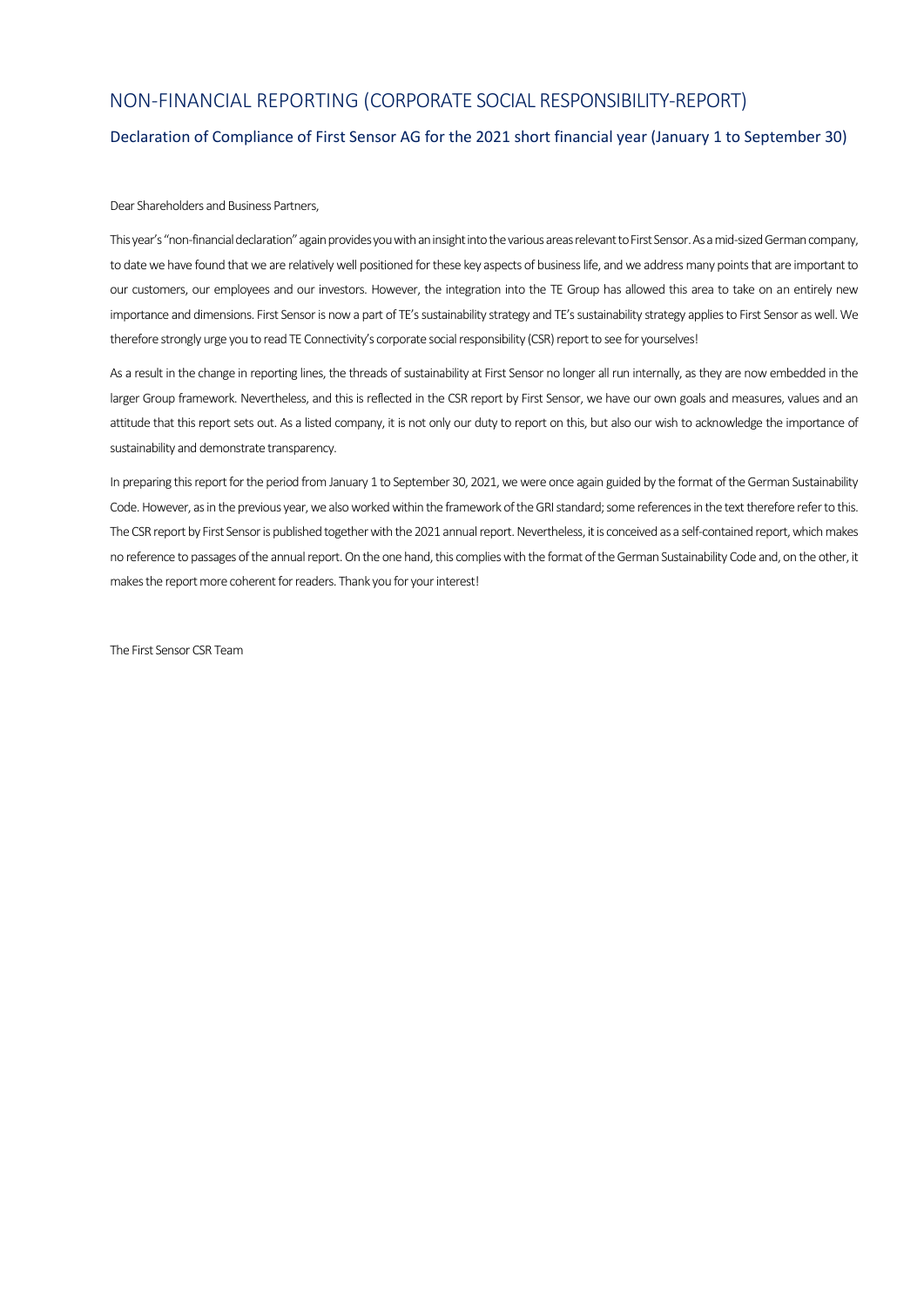## Main issues

### General information

On September 30, 2021, the First Sensor Group consists of the parent company First Sensor AG, based in Berlin, and two subsidiaries (GRI 102-1) in Germany. The company has been listed since 1999. TE Connectivity Sensors Germany Holding AG has been the largest shareholder in First Sensor AG since 2020, with an interest of approximately 72% (GRI 102-5); there is a control and profit transfer agreement in place between the companies.

First Sensor generated total sales of €105.3 million with an average of 857 employees (762 FTEs) in the 2021 short financial year (GRI 102-7). The DACH region accounted for 53.0% of sales, while sales generated from customers in the rest of Europe accounted for 21.3%. 5.4% of sales are attributable to North America and 19.0% of sales were generated in Asia (GRI 102-6). As of September 30, 2021, the Group's total assets amount to €189.4 million with an equity ratio of 64.4% (GRI 102-7).

On the sensor systems growth market, First Sensor develops and produces standard products and customer-specific solutions for the ever-increasing number of applications on different target markets (GRI 102-6).

Throughout the value chain, two core competencies distinguish First Sensor as a company. Firstly, the Group has expert knowledge in detecting physical parameters through the design and production of silicon-based sensor chips. Secondly, First Sensor uses its expertise in microelectronic layout and connection technology to process these chips with the best form factor for the application in question. System solutions for new applications on various markets are an avenue for additional growth. Such sensor systems not only measure but also respond intelligently to the results and communicate with other systems (GRI 102-2).

As the use of some products for military purposes cannot be ruled out, First Sensor supplies customers abroad in compliance with sanctions and export control restrictions. To this end, First Sensor checks both during the process of initiating new business and before delivery, using technical product parameters, the information on the customer and evidence of intended use, effectively preventing the inadmissible supply of products in the event of anomalies (GRI 102-2).

#### Employees(GRI-102-8)

Predominantly as a result of the integration into the TE Group and the associated sale of various subsidiaries to TE, First Sensor's headcount continued to decline in 2021. The number of permanent employees decreased by 11.6% to 762 FTEs (full-time equivalents). The share of women remained largely stable at 35.6% (previous year: 34.9%). To handle fluctuations in utilization and temporarily fill vacant positions, First Sensor works with temporary employment agencies that meet general quality standards. It is not uncommon for temporary staff to be subsequently taken on as permanent employees. No temporary staff have been taken on as permanent employees to date in the short financial year, though the ratio over a period of 12 months is similar to previous years (around 10%).

| Number of employees | Permanent employees (m/f/o) | Temporary employees (m/f/o) |
|---------------------|-----------------------------|-----------------------------|
| Germany             | 741/115/0                   | 38/12/0                     |
|                     |                             |                             |

As of September 30, 2021

First Sensor offers staff a variety of working time models to take into account the wishes and needs of employees due to the demands of family life or dependents requiring temporary care. This stems from our belief that the happiness of employees has a direct effect on their commitment and motivation. The share of part-time employees was stable at 13.4% in the 2021 short financial year (previous year: 13.5%).

| Number of employees | Full-time employees (m/f/o) | Part-time employees (m/f/o) |
|---------------------|-----------------------------|-----------------------------|
| Germany             | 520/222/0                   | 35/78/0                     |

As of September 30, 2021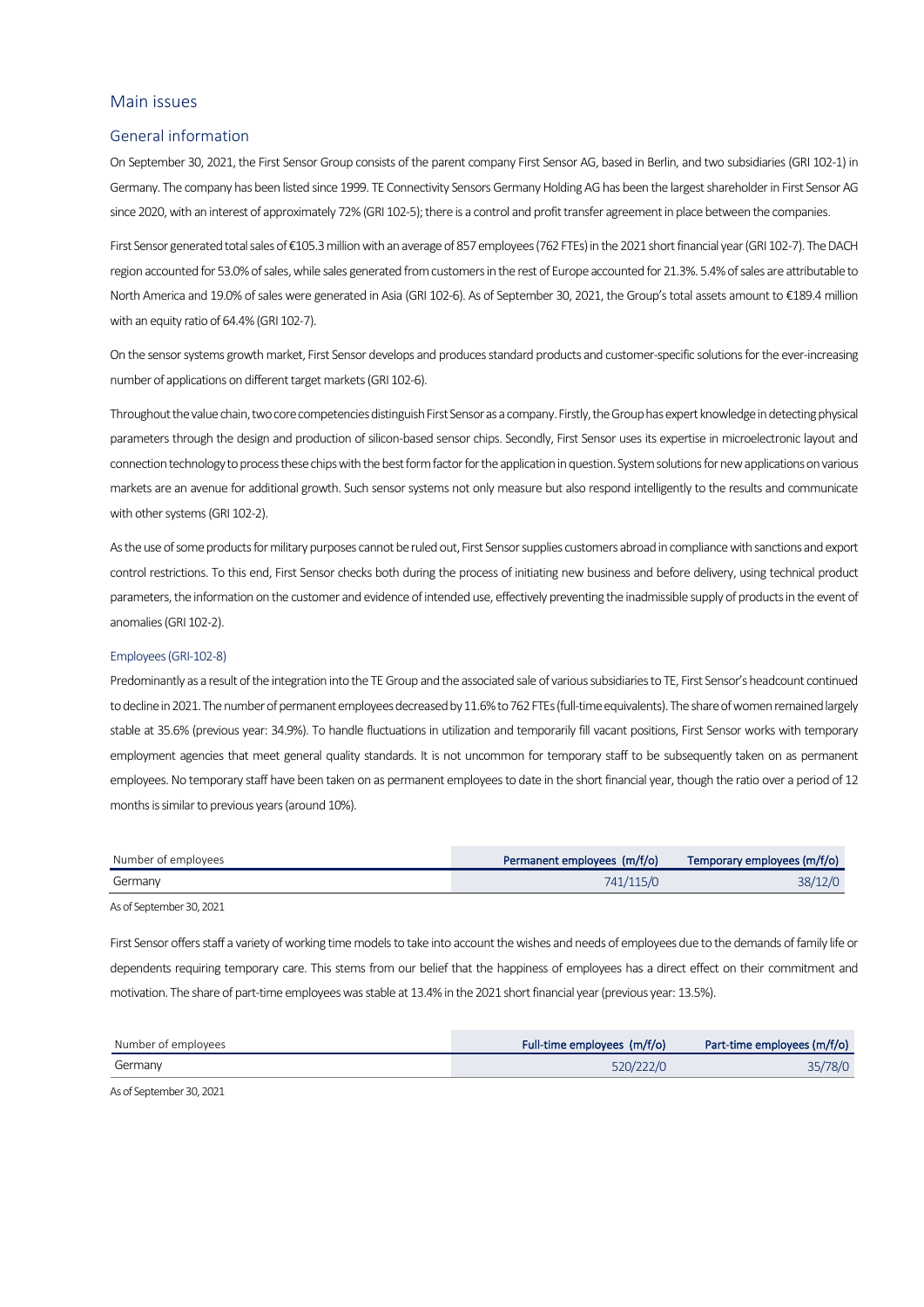#### Strategic analysis and measures

As part of theTE Group, First Sensor is included in its parent company's strategy for key sustainability areas. TE Connectivity has published its corporate strategy under the title "One Connected World". The aim of One Connected World is to create a safer, sustainable, productive and connected future. A materiality analysis conducted with customers, shareholders and employees determined the areas where its actions have the most impact. Three areas of focus were derived fromthis:

Co-Creating Tomorrow: Focused on the environmental and social management of product creation and supply chain

Connecting Sustainably: Focused on the environmental management of our operations

Empowering Innovators: Focused on social performance, including inclusion and diversity (I&D), safety, human rights and communities Strong governance principles and the commitment to ethical business underscore every aspect of this strategy.

One Connected World was introduced throughout the company in 2020, allowing TE to identify where it can make progress and establishing how it will measure its success in sustainability. This included launching the One Connected World Network, which oversees the strategy's implementation and makes recommendations for better achieving our goals. The Network's members include executives who will lead and drive change throughout the enterprise as well as subject-matter experts and program managers.

Building on the strategy, nine ambitions were formulated that will be achieved by 2030, together with the steps needed to do so. The ambitions are:

Embed sustainability in product creation

Partner with direct and logistics suppliers to strengthen the sustainability of the supply chain; align new construction with the Sustainable Facility Initiative.

100% of facilities in water-stressed locations meet reduction targets

Decrease waste disposed

Greenhouse gas (GHG) emissions reduction

Zero-accident workplace

Strengthen the workplace culture, in which all differences are valued and all opinions count

Impact 3 million in next-generation technology education

Implement a global human rights program

The TE Group issues an **[annual sustainability](https://www.te.com/content/dam/te-com/documents/about-te/corporate-responsibility/global/TEConnectivityCorporateResponsibilityReport2020.pdf)** report detailing its strategy, goals, measures and progress. Transparency of the various aspects of sustainability, with the help of thisreport, for instance, is a top priority for First Sensor as well. This is one reason why we actively seek a dialog with our stakeholders based on the belief that understanding and trust can only grow through dialog (GRI 103-2). In this context, the Group's locations also partner and engage with organizations in their local communities. Various established formats, such as blood drives, Girls' Day to inspire young women to pursue STEM careers and the Long Night of Industry for the interested public at large are usually held, but had to be canceled or postponed in 2021 on account of the pandemic.

The various aspects of sustainability can be seen in a variety of activities performed by the companies of the First Sensor Group. Long-term business success is thus combined with environmental and social responsibility, because sustainable business practices help to align the company for a successful future and make it an attractive employer and a good neighbor at its locations.

First Sensor also uses its products to make a contribution to sustainable development, for example, in medical technology. Sustainability is also important because it provides business opportunities. The corresponding risks are carefully minimized and monitored.

The standards First Sensor applies are based on internationally recognized principles and guidelines (GRI 102-12). These include:

the German Corporate Governance Code the Universal Declaration of Human Rights ILO Core Labor Standards the UN Guiding Principles for Business and Human Rights the Ten Principles of the UN Global Compact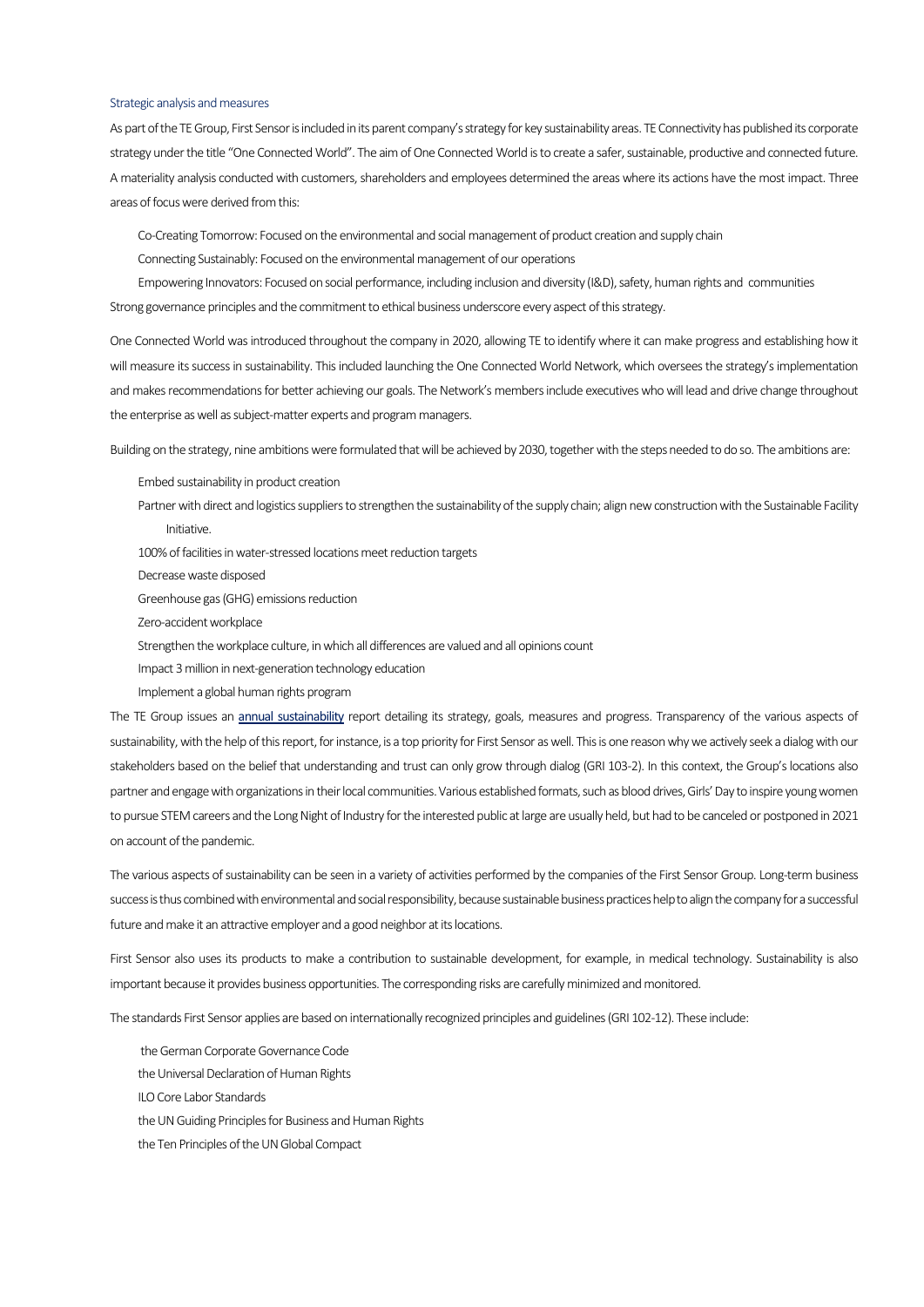Moving ahead, First Sensor's activities will be aligned even more closely with TE Connectivity's Group standards (GRI 103-2) to support a general strategy for the Group as a whole (GRI 102-14).

The lawfulness, compliance and expediency of the sustainability reporting is reviewed by the Supervisory Board (GRI-102-32) in accordance with the statutory provisions. The non-financial declaration is also formally audited by the auditor in accordance with section 317(4) sentence 2 of the Handelsgesetzbuch (HGB –German Commercial Code).

## Risks and opportunities

As a listed company, First Sensor has established a risk and compliance management system that comprises all locations and business areas as an integral part of corporate governance (GRI 102-11). First Sensor AG's Management Board is responsible for ensuring that it is effective, while the Supervisory Board guides and monitors this process. The Group's opportunity situation is also assessed quarterly in a systematic process alongside the risk situation and incorporated into business decisions.

## **Materiality**

As a foundation for the development of a sustainability strategy, First Sensor carried out its own materiality analysis by means of a structured survey of internal stakeholders (employees, managers, Works Council) and external stakeholders (representatives for customers and suppliers, partners, associations and politicians, the general public and the capital market) (GRI 102-15). In 2018, the analysis was expanded to evaluate the influence of individual factors on the company. The combination of sales and earnings was used as an equivalent measure of performance (GRI 102-49). As the focus of First Sensor's business activities has not changed significantly since then, this materiality analysis was again used as the basis for First Sensor's CSR alignment in the 2021 short financial year.



The graphic shows the result of the materiality analysis: The summary assessment of all stakeholders was mapped on the x-axis and the identified possible effect on sales and earnings on the y-axis. All the issues in the circled area are top issues that First Sensor is particularly focusing on.

Taking the impact assessment into account, the following issues are of particular importance to First Sensor (in descending order of importance):

- legal compliance
- employee structure
- performance record
- employee rights
- corruption and competitive conduct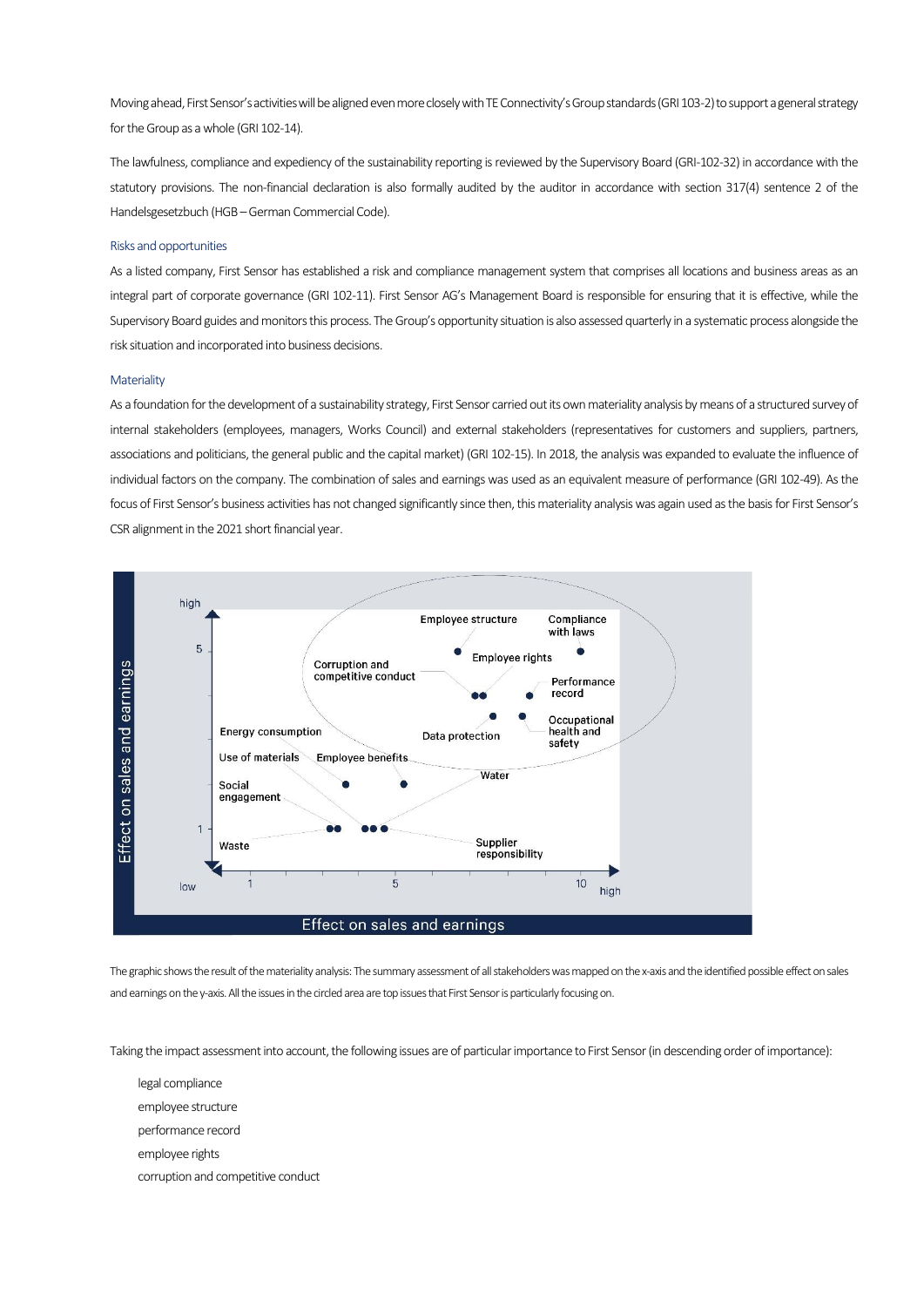data protection

occupational health and safety

These issues were allocated to the following blocks:

### **Economic performance**

performance record (GRI 201)

## **Society**

occupational health and safety (GRI 403) employee rights (GRI 202-1, 401-3, 402-1, 404, 405, 406) employee structure (GRI 401-1)

### **Compliance**

legal compliance (GRI 307, 419) data protection (GRI 418) corruption and competitive conduct (GRI 205, 206)

#### Goals

First Sensor's goals and activities have been merged with those of TE Connectivity in conjunction with the integration process. The TE Group's goals take precedence for First Sensor and will be dealt with primarily. (GRI 103-2).

## Vertical integration

As a manufacturer of chips, sensors and sensor solutions, First Sensor purchases considerable amounts of raw materials, components and services from suppliers (GRI 102-9). The total volume amounted to €53.6million in 2021 (previous year: €70.9 million). Sustainability is playing a steadily growing role in First Sensor's business relationships, because customers are increasingly including the company in the implementation of their sustainability strategies and First Sensor is in turn calling upon its suppliers to collaborate on the achievement of sustainability targets (GRI 103-2). This provides further assurance that sustainability aspects are actively embedded throughout the value chain.

Customers often expect a declaration of compliance with a code of conduct as soon as business relations are initiated, and also in contracts. First Sensor therefore also includes suppliers in its sustainability strategy (GRI 103-2). As a result, it has long been normal practice for First Sensor to require its suppliers to comply with certain minimum standards. TE Connectivity's guidelines on this were adopted by First Sensor in 2021. TE works with more than 32,000 direct and indirect suppliers worldwide. The approach to responsible sourcing is detailed in TE's Guide to Supplier Social Responsibility (the SSR Guide), which sets the expectations and ethical principles for suppliers. The SSR Guide was developed using best practices advocated by the Organization of Economic Co-operation and Development and the United Nations (UN) Global Compact, among others. First Sensor suppliers are assessed using a scorecard model or in supplier audits (GRI 102-10). Certain high-risk suppliers may also be monitored by third-party auditors to ensure that they operate to appropriate standards for the ethical treatment of their workers and a safe workplace (GRI 413-2).

Another positive aspect in terms of sustainability is the long service life of First Sensor products. As "distributors", at least in sense meant by regulations, customers are conscientiously informed about responsible disposal. In accordance with the requirements of the Elektrogesetz (ElektroG – German Electrical and Electronic Equipment Act), First Sensor has registered with the National Register for Waste Electric Equipment and is working with an external service provider to implement the legal requirements. The analysis did not identify any business activities of First Sensor with a significant actual or potential negative impact on the local community (GRI 413-2).

#### Accountability

The Management Board is accountable for corporate social responsibility (CSR) and for implementing measures. The large number of Group-wide activities is managed by various departments and, in some cases, by the TE Group (GRI 102-20). The entire team is guided by the three principles of economic, environmental and social responsibility (GRI 102-26). It ensures that the agreed objectives are communicated and complied with as necessary at all levels of the company. The merger with TE Connectivity is resulting in a harmonization of Group guidelines in this respect.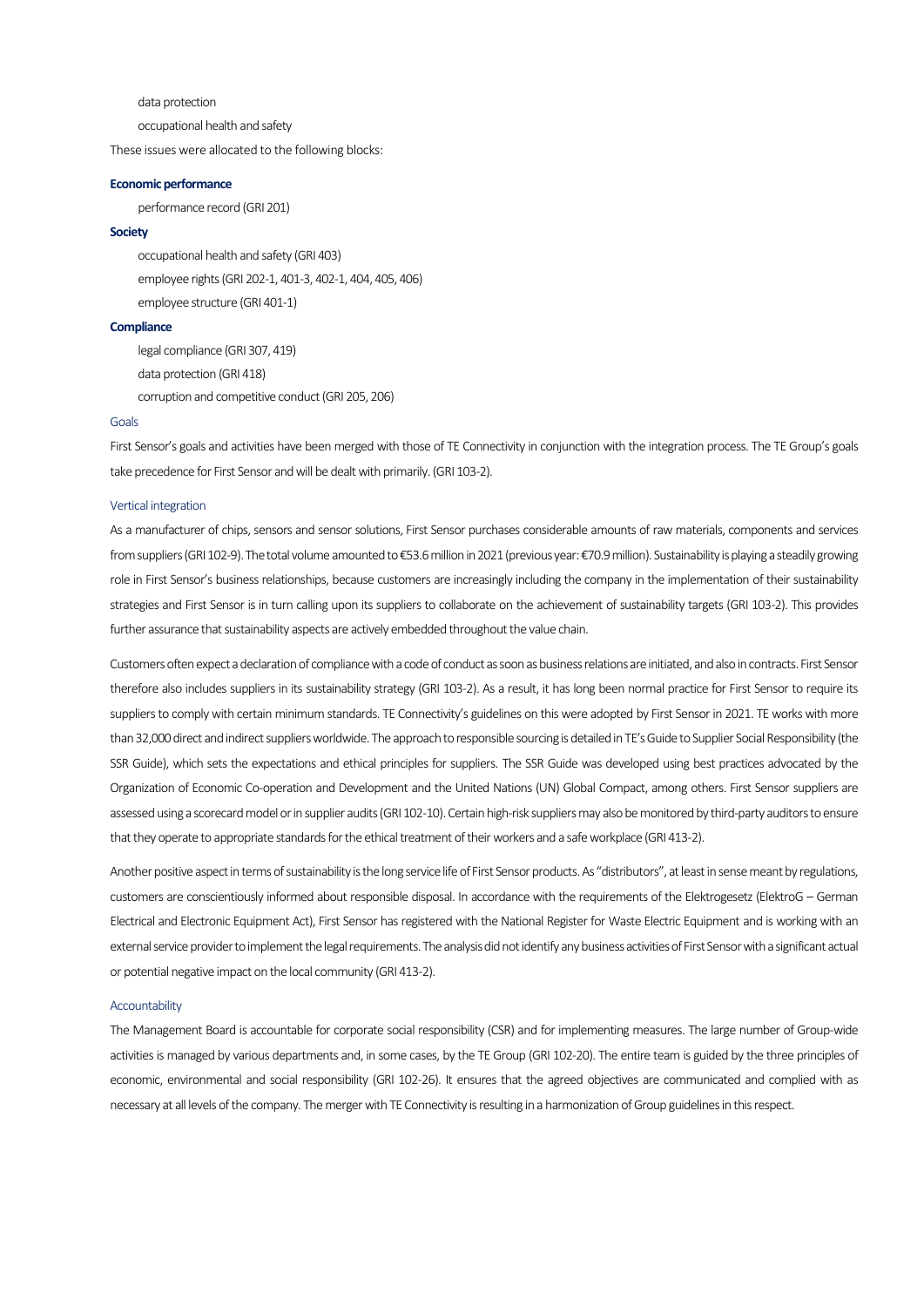In accordance with the statutory provisions, the Supervisory Board reviews the lawfulness, compliance and expediency of the sustainability reporting (GRI 102-32). This also includes the annual review of the effectiveness of the risk management processes with regard to economic, environmental and social issues (GRI 102-30, -31).

#### Rules and processes

First Sensor is part of the TE Group and thus included in its management structures and reporting lines. This also applies to the implementation of the sustainability strategy (GRI 103-2). General goals are pursued with the help of local rules, processes and structures. Guidelines and responsibilities are therefore clearly regulated throughout the Group.

## Control

First Sensor's locations report various performance indicators for the areas identified by TE as material (GRI 102-31). For example, these include managing and controlling the reduction of emissions or the consumption of resources.

An essential requirement for business success is the responsible management and monitoring of the company. The guiding principle for this is the German Corporate Governance Code presented by the Government Commission. First Sensor effectively fulfills the requirements of the Code, providing reasons for any deviations in its annual declaration of compliance.

First Sensor is subject to Group-wide regulations that set out its values, principles and standards and that are binding upon all employees (GRI 102-16). Details on this can be found in TE's sustainability report (One Connected World); the guidelines also include the supply chain.

In important cases, such as suspected compliance violations by members of the Management Board, the Supervisory Board is informed directly. This also applies to any concerns that employees may have regarding the implementation of the sustainability system (GRI 102-33). No suspected cases or findings were reported to the Supervisory Board in the 2021 short financial year (GRI 102-34).

#### Incentive systems

The remuneration system for the Management Board of First Sensor AG is intended to promote value-driven management geared towards sustainably increasing the company's success. This includes remuneration in line with market levels and an incentive system based on the achievementof ambitious and not exclusively short-term targets. The Supervisory Board determines the remuneration, taking into account the duties of the respective member of the Management Board, their personal performance and the financial situation and success of the company. It reviews the achievement of the agreed targets annually. The elements of the remuneration system also include a long-term component in the form of stock option plans or comparable instruments. Further details can be found in the remuneration report (GRI 102-35). A new remuneration system that will apply when new Management Board contracts are entered into or existing contracts are renewed was put to the shareholders for their approval at the 2021 Annual General Meeting.

In addition to a fixed salary, the managers and some employees of the company also receive variable remuneration based on the achievement of the company's targets and on operating and personal goals. Members of the Supervisory Board are remunerated as established in the Articles of Association. A component geared towards sustainability is still not intended.

Performance-based remuneration in line with market levels is important to First Sensor (GRI 102-36). Otherwise, it would not be possible to satisfy the company's need for motivated staff when competing for talented employees. A vertical comparison of Management Board remuneration and the remuneration of other employees at the company (GRI 102-38) was part of the process of developing the new remuneration system.

#### Stakeholder participation

The stakeholder dialog on economic, environmental and social issues is the responsibility of the Management Board (GRI 102-21). If necessary, the Supervisory Board is also on hand to answer any questions, e.g. for investors, as stipulated in the Corporate Governance Code.

As a commercial enterprise, First Sensor is closely integrated into the value chain of its suppliers and customers. Supplier and customer audits help to create a tightly knit relationship that leads to the interactive sharing of information on sustainability issues.

As an employer, the Group has a social commitment and seeks to employ the best employees on a market where there is a shortage of specialists. The company takes part in job and trade fairs to position itself as an attractive employer. For the first time in the 2021 short financial year, owing to the coronavirus pandemic, the company did not take part in any job fairs held in person, but it participated in five national and international trade fairs,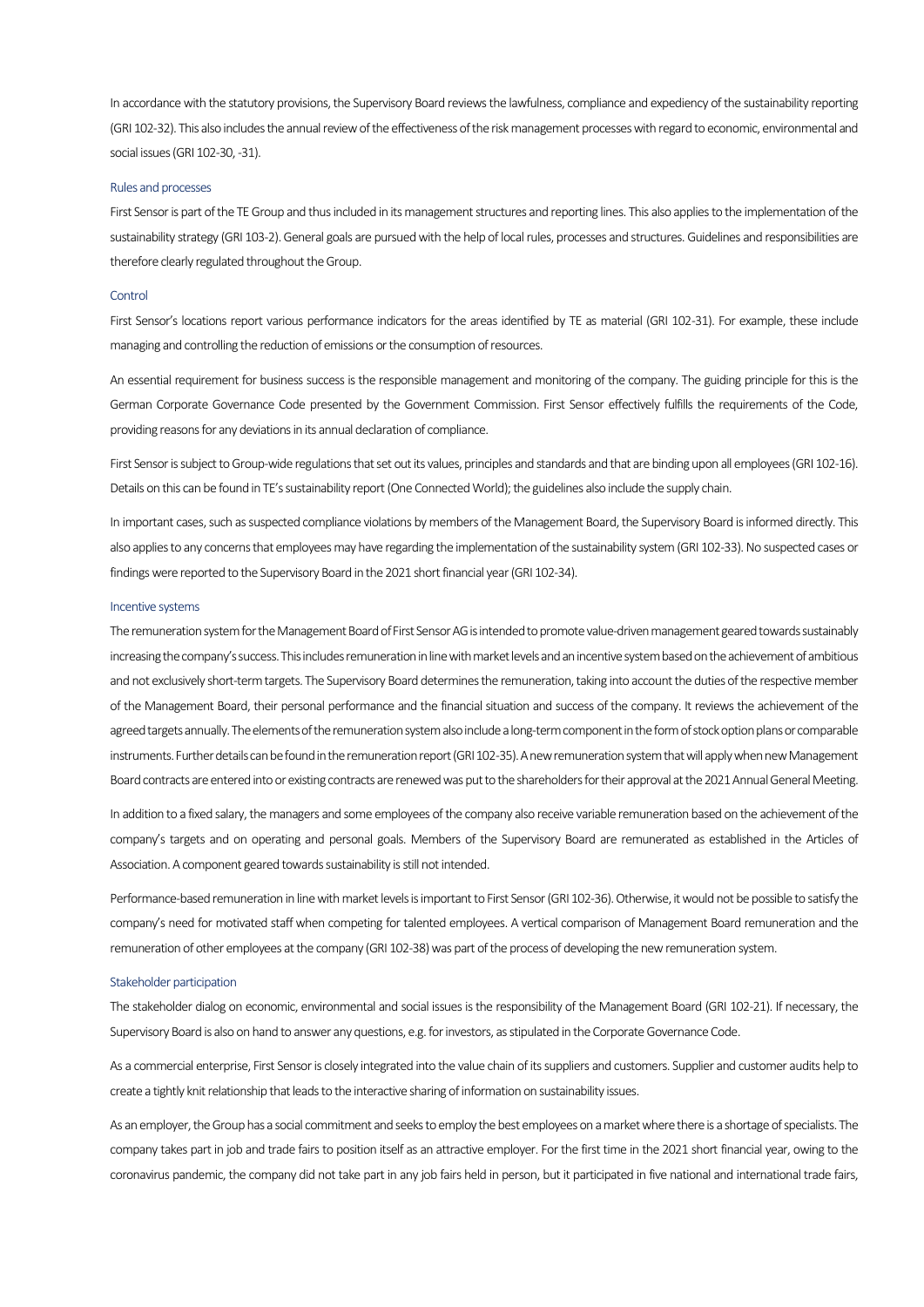partly in virtual form. Thanks to its close cooperation with research institutions and membership of professional bodies, First Sensor is able to identify technological changes at an early stage and respond appropriately.

First Sensor is integrated into the respective immediate environment at its locations and maintains contact with the authorities and its neighborhoods. Various formats exist to keep these different stakeholder groups adequately informed and promote dialog. For the acquisition of young talent, these include Girls Day, Parents on Tour activities, student internships, open days and close contact with local universities. In the 2021 short financial year, it was largely only possible to implement measures that allowed hygiene protection precautions, e.g. numerous internships. Furthermore, First Sensor is engaged at a social level, supporting, for example, schools and charities with which it has a specific connection through its employees.

Finally, the capital market is informed about First Sensor's sustainability policy comprehensively and in good time. In accordance with the disclosure requirements relevant to listed companies, all relevant information is also available on the company's website. Shareholders can still exercise their codetermination and information rights directly at the Annual General Meeting. The company gives presentations on itself and also discusses sustainability aspects at events for investors and media representatives, such as the accounts press conferences and analyst events.

#### Product and innovation management

First Sensor develops sensors and sensor solutions, from the chip to the entire sensor system. €6.7 million was invested in research and development in the 2021 short financial year (previous year: €9.7 million). Through its products, the company also helps its customers to make their processes more efficient and environmentally friendly, for instance through greater energy efficiency or reduced emissions.

In several decentralized applications, energy consumption is a key criterion for fulfilling customer requirements and securing competitive advantages for both product buyers and the company itself. This is why great emphasis has been placed on the energy consumption of sensors and sensor systems in the development process. However, despite First Sensor's contribution, the energy consumption of the applications in which sensors and sensor systems are ultimately used is often several times higher. Overall, First Sensor's contribution towards energy savings is therefore only within the per thousand range of the end products' energy requirements (GRI 302-4). The social and environmental impact of the key products has not yet been determined (GRI 416-1), though their EU Taxonomy-eligibility and alignment has been reviewed.

In its own activities as well, the company focuses on reducing its environmental impact by using energy, resources and materials as efficiently as possible, especially in production. Employees are particularly significant when it comes to potential improvements. Thanks to an extensive knowledge of the processes, their ideas can provide vital information. A software-based system for a company suggestion scheme was therefore developed that provides a structure for reviewing employees' suggestions for improvements and implements those deemed suitable for operations together with employees. This system is being piloted at the Berlin-Weissensee location and will later be rolled out to other locations as well. The idea of incorporating employees' suggestions is not only intended to reduce the environmental impact of the company's activities but is, of course, also in the company's business interests.

Product specifications are very closely coordinated during development to prevent the use of products from having a negative impact on customers and the environment.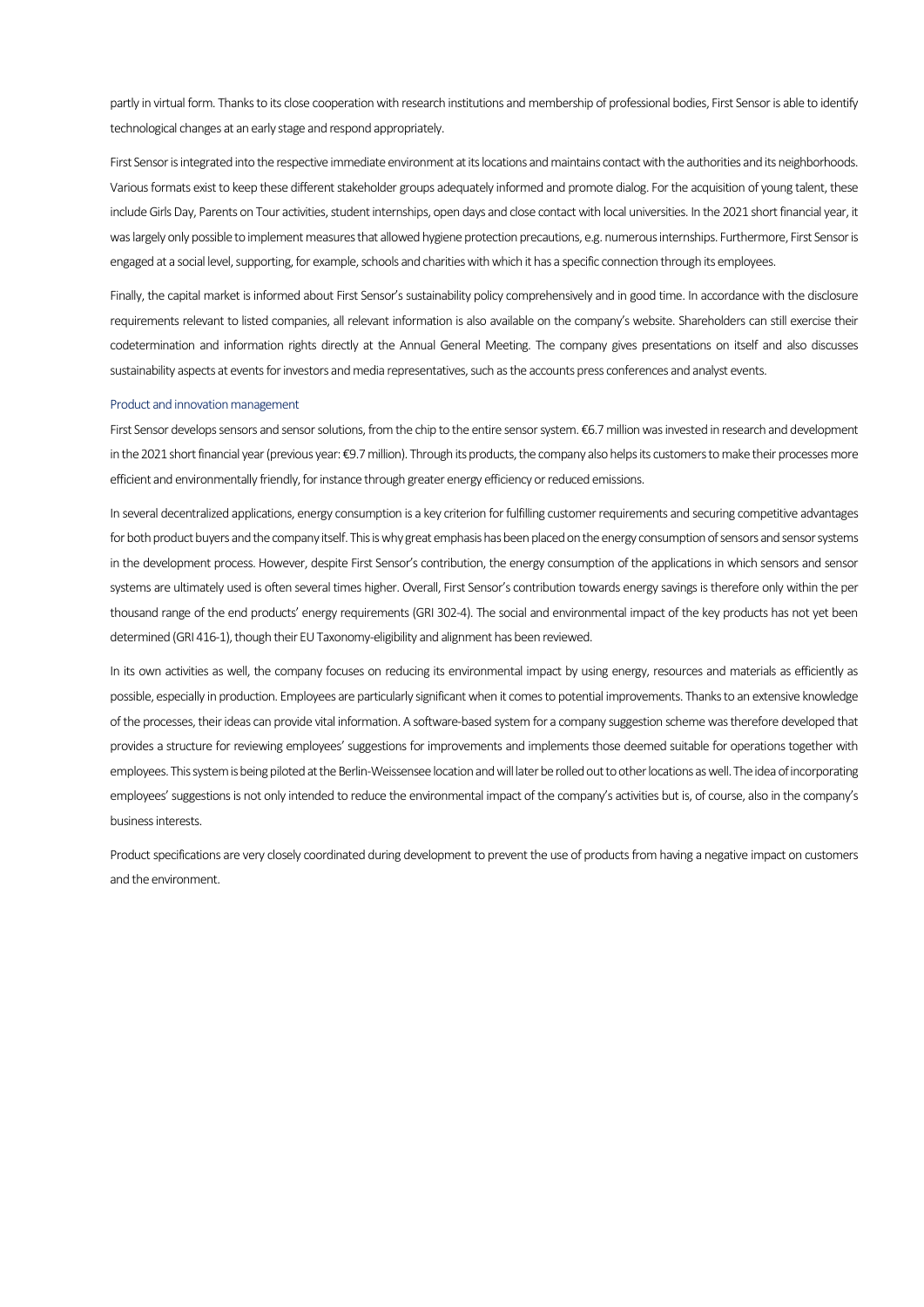## Environment

#### Use of natural resources

First Sensor AG's production locations already have an environmental management system in accordance with ISO 14001. Beyond this, however, First Sensor has limited options for influencing the rest of the value chain. For example, raw materials cannot be obtained from a recycling process (GRI 301- 2). The company does not collect information on the consumption of resource by its products in customer applications, such as energy consumption (GRI 301-2).

The question of the environmental impact of the company's activities can also not be answered in detail at this time (GRI 103-2). As the materiality analysis has not given any indication of the increased relevance of issues such as input and output of water, land, waste, energy, surfaces, biodiversity and emissions for the lifecycle of products and services, these issues have not been prioritized at this time. However, data on certain aspects in the areas of water, waste and energy have been regularly gathered and analyzed by TE Connectivity and are available in the company's annual sustainablility report.

The responsibility of suppliers for environmental issues is a fixed component of the procurement process (GRI 308-1). The concept for responsible sourcing is detailed in TE's Guide to Supplier Social Responsibility (the SSR Guide), which sets the expectations and ethical principles for suppliers.

#### Resource management

The careful use of resources is a central aspect of the TE sustainability strategy. This focuses on energy and water consumption. Operating standards for energy efficiency have been introduced by TE. The respective energy consumption is tracked and the readings are used to identify the areas with the greatest potential for improvement. Options for the local use of renewable energy are also considered to do more for carbon-neutral energy. Photovoltaic systems will therefore be installed at various locations.

The reduction of water consumption and waste water is a second key area. Production at TE's locations is not particularly water-intensive in its own right, but water is required in various stages of production. Particular attention is therefore given to locations in water-stressed regions. Water stress occurs when demand for water exceeds the amount available over a specific period or when poor water quality limits the use of water. In its 2020 Corporate Responsibility Report, TE set a goal to set water reduction targets for facilities inwater-stressed areas.

As part of the TE Group, First Sensor is integrated into these goals and measures. As before, no surface water, water from wetlands, rivers, lakes or oceans, groundwater, rainwater or waste water from other companies is used at the First Sensor Group's locations – only water from the municipal suppliers (GRI 303-1).

### Climate emissions

Reducing emissions that affect the climate is an especially important component of TE's sustainability strategy. TE sees GHG emissions as the Group's most significant environmental impact. Around 95% of its Scope 1 and 2 GHG emissions are currently from its energy usage. Corresponding goals for energy savings have been in action since 2009 and have resulted in a reduction of 40% normalized to sales revenue since 2009 and based on fiscal yeaer 2020 data. The goal is to achieve further reduction by 2030. This will focus in particular on energy consumption for injection molding and compressed air in production, and air conditioning in buildings.

Another significant aspect is the reduction of sulfur hexafluoride (SF6) gas, which is used, for example, as an insulator in medium voltage switchgear, but also in electron beam technology as a basis for a variety of specialized applications in the manufacture of semiconductors and microelectromechanical systems. SF6 is the most potent known greenhouse gas and many times more harmful than carbon dioxide. Active steps have been taken by the TE Group to reduce such emissions (GRI 305-1).

The reduction of emissions is also an aspect of product creation. As a reduced energy consumption causes fewer emissions, it also contributes towards environmental protection.

Reducing greenhouse gas emissions as a result of energy consumption is a key aspect of climate protection and limiting climate change for First Sensor. Considerations as to how to save energy are therefore incorporated at many points and in many processes at First Sensor as this is necessary from an environmental and a business standpoint.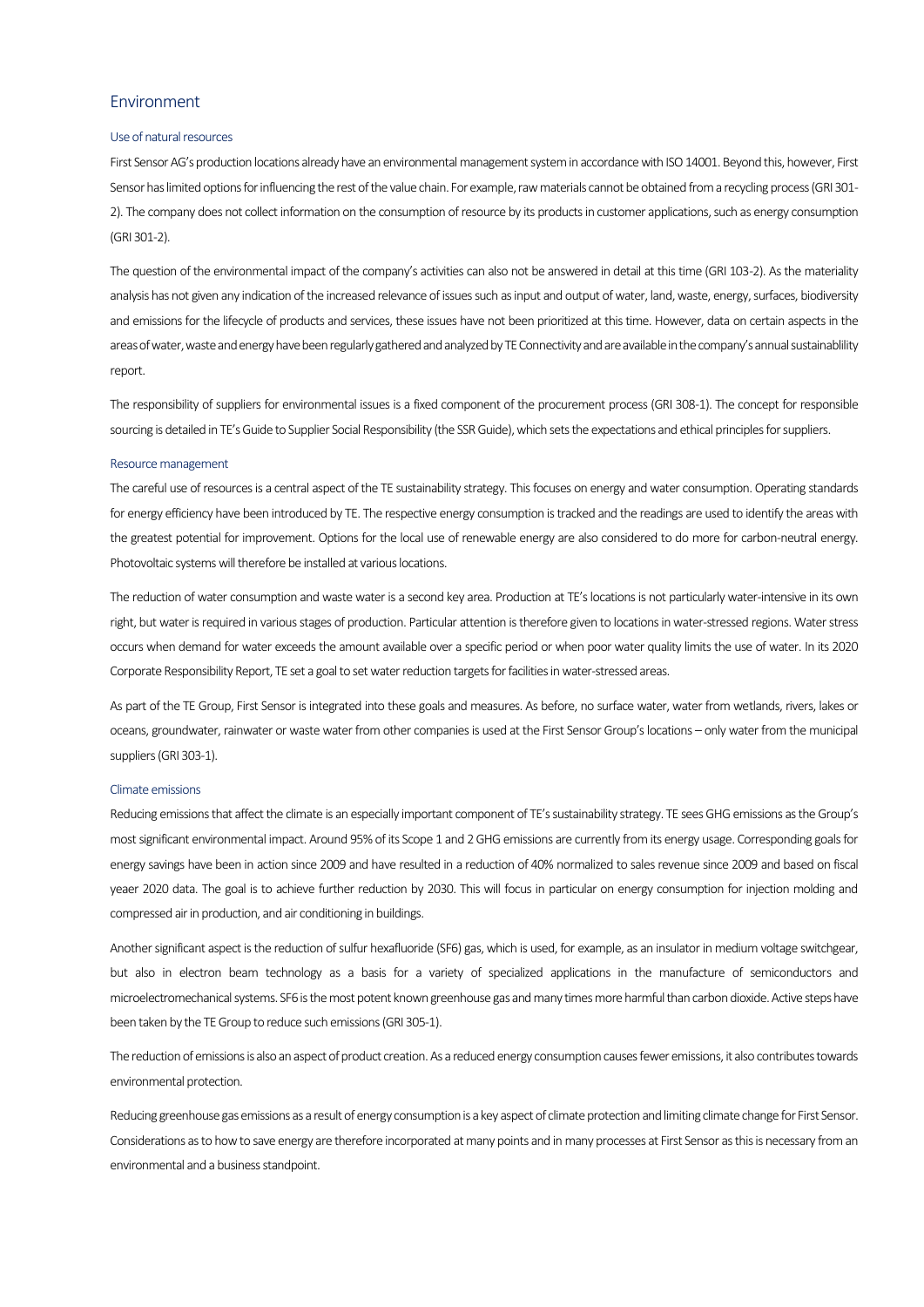## **SOCIETY**

As part of the TE Group, First Sensor is included in sustainability aspects that concern social and community issues. There are big overlaps between the two frameworks in these areas, and differences are primarily due to local or cultural factors. TE's One Connected World strategy is focused on social performance, including inclusion and diversity (I&D), safety, human rights and communities. The strategy's ambitions include creating a zero accident workplace, implementing a global human rights program, strengthening the workplace culture so that all differences are valued and all opinions count, and impacting 3 million people in next-generation technology education.

#### Safety, engagement, inclusion and support

As a company whose highly qualified and motivated employees are a key factor for future success, First Sensor does not limit itself to compliance with just the minimum national and international standards. The health and professional development opportunities of employees are central and highly important issues in the area of strategic HR management in order for ensuring long-term loyalty to the company among its best and brightest. Of course, this includes anti-discriminatory recruitment and a work environment in which diversity is seen as an asset every day (GRI 103-2, 406-1). The Diversity Charter was signed back in 2018. Furthermore, it is expressly stated that discrimination is not tolerated. No incidents of discrimination were reported in the reporting period.

First sensor is not party to collective wage agreements. The TE Global Job Framework was introduced to First Sensor in the 2021 short financial year. This requires comparable pay for comparable work, independently of gender, age or other personal features. Moreover, agreements are negotiated with the respective First Sensor employee representation bodies and recorded in works agreements (GRI 102-41).

The materiality analysis assigned high priority to the occupational health and safety aspect (GRI 403-1, -2, -3). The physical well-being of employees and safety at work play an especially important role in HR work at First Sensor. Measures for preventive healthcare are largely the responsibility of HR and include, for example, health days, vaccination drives, training, risk assessments for physical work and the beloved company bicycle. This is similar to the TE Safety Policy, which aims to operate facilities around the world in a manner that protects employees, public health and the environment. All applicable laws and regulations are complied with at every location where the First Sensor Group operates, and its own more stringent standards and policies are applied wherever necessary to protect employees and the environment.

All First Sensor employees are informed and made aware of the individual hazards at their place of work, which is supported by intensive training and seminars. During the 2021 short financial year, First Sensor's health, safety and environmental (HSE) management was integrated into the TE system that is described by its Environment, Health and Safety Policy (EHS Policy). This ensures that all First Sensor sites apply the same standards as other TE locations.

Audits are carried out regularly to identify potential for improvement. The findings, whether in the management system or at an operational level, are now being processed. As all areas of EHS management are heavily regulated, this is supported by the EHS software Quentic in practice. This database is a tool for providing the directory of authorization and permits as well as the directory of hazardous substances. The program is also used to carry out the risk assessments required by law. All employees can complete their compulsory annual general occupational health and safety courses online using Quentic, which ensures very high quality and saves resources. These instructions are supplemented by "lessons", on subjects such as work safety or unsafe situations.

Employees are provided with appropriate personal protective equipment where necessary. Hazardous substances, such as those used in production, are labeled appropriately and according to regulations. This is intended to prevent chronic and acute illnesses. Noise is avoided as far as possible or corresponding protective measures taken. Of course, every employee is entitled to refuse to perform any work that they consider to be dangerous. At the same time, information of this kind is valuable because it highlights opportunities to identify and remedy vulnerabilities as soon as possible.

First Sensor is required to report work accidents. However, the reporting obligation only applies to accidents that result in an inability to work for more than three days(GRI 403-2). Monthly analyses are prepared to monitor occupational health and safety even more closely. 174reports in total were submitted in the 2021 short financial year. 150were "unsafe situations and near misses" and 24were "actual accidents". 23 of these accidents were handled with first aid, while 1 resulted in a doctor's visit and some loss of working time.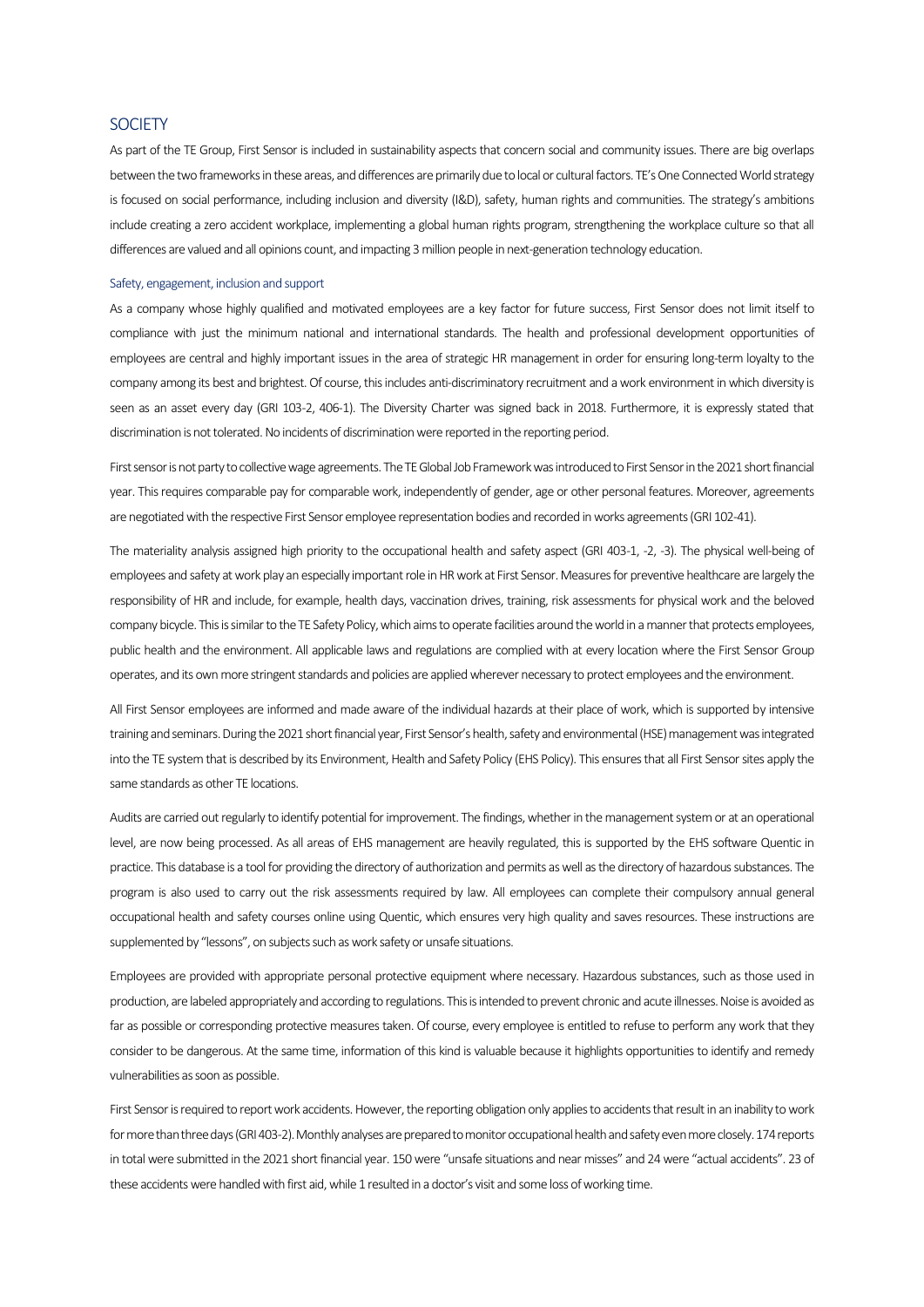A number of other activities for better health protection are carried out regularly. These can include check-ups, free fruit baskets and beverages or flu vaccinations.

Precautions to protect against COVID-19 infection were still necessary in the 2021 short financial year as well. An operational coronavirus pandemic plan was implemented back in 2020. It is based on the Federal Office of Civil Protection and Disaster Assistance's Corporate Pandemic Planning Manual, and covers team formation, risk analysis and assessment, action formulation and a communication concept. Building on that, a hygiene concept, corresponding checklists and information materials were developed and implemented. According to the risk assessment, a variety of measures were taken in 2021 as well, such as providing employees with face coverings, FFP2 masks or rapid testing kits. Many areas introduced digital formats for meetings and remote working options in addition to observing basic precautions, such as social distancing, hygiene, masks and ventilation.

First Sensor already supported initiatives that contribute to preserving and promoting equal opportunities and diversity within the company. Equal opportunities do not just apply in relation to men, women and other gender identities, but also in relation to younger and older employees and staff of different religions, cultural groups and skin colors, for example. The impartial integration of people with disabilities in the work process naturally contributes to this as well. These efforts are entirely in line with TE Connectivity's own ambitions: "We aim to embed a culture where everyone can bring their whole selves to work". In support of TE's purpose and values, we drive business outcomes globally by building a workforce and supplier network that represent our global markets and the customers we serve. We also strive to build a work environment where all employees are engaged and feel all differences are valued and all opinions count. We measure this success by setting aspirations for our workforce demographics and analyzing our engagement and inclusion indicators through our Every Voice Counts Survey.

Owing to the age structure, it is also important for First Sensor to create the conditions required to help employees find a healthy work-life balance. This includes efforts to make individual working hours more flexible through flextime, part-time and temporary home-working solutions. Furthermore, it goes without saying that women and men receive the same wages for the same work. 35.6% of employees are women, which is an excellent ratio for a high-tech company. The global job framework also creates the conditions for continuing to assess all positions within the company with zero discrimination. This applies to all First Sensor locations (GRI 102-4).

No information was requested in accordance with the Entgelttransparenzgesetz (German Wage Transparency Act) in the 2021 short financial year. Since 2019, further information on pay transparency at First Sensor has been provided in a report that can be accessed on the website.

First Sensor's materiality analysis indicated that employee rights issues are highly relevant. These include the application of the German Minimum Wage Act, experiences of parental leave, the involvement of the Works Council in key organizational decisions, training and continuing professional development, diversity within the executive bodies and among employees, the remuneration of male and female employees and discrimination in general (GRI 202-1, 401-3, 402-1, 404, 405, 406). First Sensor is fully aware of its responsibility and takes all the relevant regulations into account, which is also in its own interests. Since 2019, employees have been represented on the Supervisory Board by one man and one woman.

#### **Qualifications**

Training and further professional development are highly valued at First Sensor as they ensure that employees can always rise to the growing challenges of their professional environment. However, under the circumstances dictated by the pandemic, only €133 thousand (previous year: €131 thousand) was spent on corresponding measures in the 2021 short financial year (GRI 404-1). First Sensor is also a qualified training organization. Based on long-term personnel planning, the aim is to cover the requirements for talented young members of staff by also providing high-quality, needs-based training within the company existing workforce. First Sensor provides professional training for microtechnologists (19), industrial clerks (5), specialists in warehouse logistics (2) and mechatronics engineers (2). The company thus employed 28 apprentices as of September 30, 2021 (previous year: 32).

Only 32.5% of employees at the First Sensor Group are over 50 years old. Nevertheless, the Management Board is aware that this is noreason to ignore the challenges of demographic trends in the long term.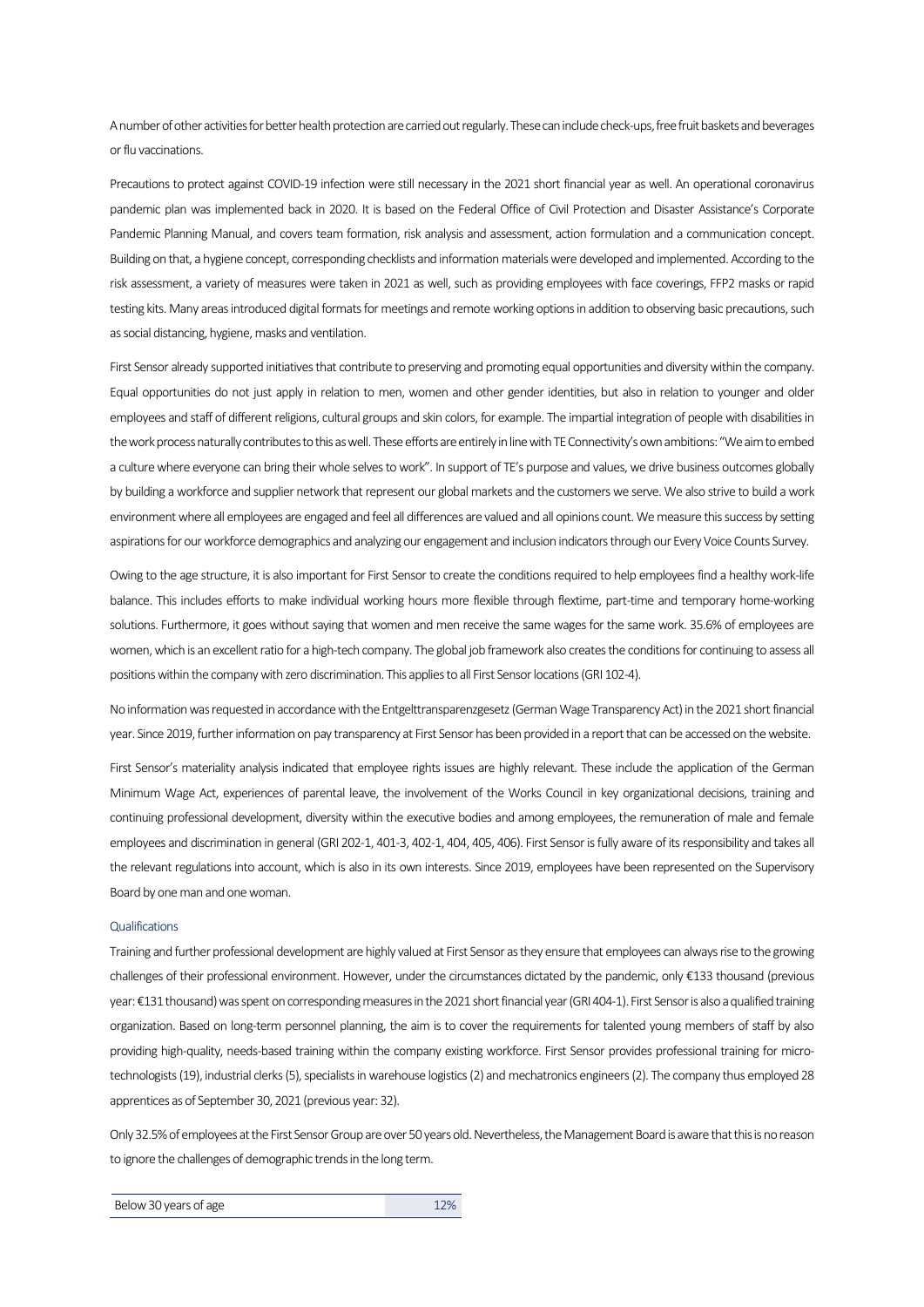| Age 31-40             | 34% |
|-----------------------|-----|
| Age 41-50             | 22% |
| Above 51 years of age | 32% |

At 34.8%, First Sensor has a comparatively high share of academics for a production company due to the sophisticated technological demands.

#### Human rights

The company's own Code of Conduct ensures that human rights, fundamental principles and employment rights are fully recognized, supported and promoted by First Sensor wherever possible. This Code is in accordance with TE's corresponding guidelines. These state that nobody will be employed against their will or forced to work involuntarily. TE stands against and prohibits all forms of slavery or practices similar to slavery. This policy applies to all TE employees and contractors in every country in which the TE Group operates. All suppliers are expected to adhere to this policy as well as to TE's Supplier Guide to Social Responsibility (GRI 412-1, 2, 3).

First Sensor reviews suppliers from regions considered to be at risk of human rights violations in conjunction with supplier questionnaires (GRI 407-1). Corresponding audits reviews can be carried out in the context of supplier management (GRI 414-2).

#### **Community**

It is not just the shareholders of the listed stock corporation, but also many other groups that benefit from sustainable business development, including customers, employees, suppliers and, not least, society in general. The materiality analysis concluded that the economic performance of First Sensor is relevant to internal and external stakeholders.

The economic value generated and its distribution are shown below in the statement of value added for the 2021 short financial year below (economic value generated and distributed, GRI 201-1):

| in $\epsilon$ million              |         |
|------------------------------------|---------|
| Sales                              | 105.3   |
| Financial result                   | $-0.5$  |
| Other operating income             | 25.1    |
| Economic value generated           | 129.9   |
| Operating expenses                 | $-67.1$ |
| Depreciation and amortization      | $-8.2$  |
| Net economic value generated       | 54.6    |
| Staff costs                        | $-41.6$ |
| Financial expenditure              | $-0.5$  |
| Distribution to shareholders       | $-5.8$  |
| Payments to public authorities     | 0.0     |
| Donations                          | 0.0     |
| Distributed economic value         | -47.9   |
| Difference retained by the company | 6.7     |

\* The amount of donations was €200. The presentation of figures in millions of euro results in this being rounded down to €0.

TE also supports the communities at its business locations. For example, it empowers employees to pursue positive change in their communities through its Community Ambassador Program, which enables more than 100 ambassadors and local councils to make decisions about TE's philanthropic spending and volunteer events. A large partof its corporate philanthropy is employee-driven through the Community Ambassador Program or employee matching gift and volunteer grants programs, allowing employees to personally engage in TE's philanthropic giving.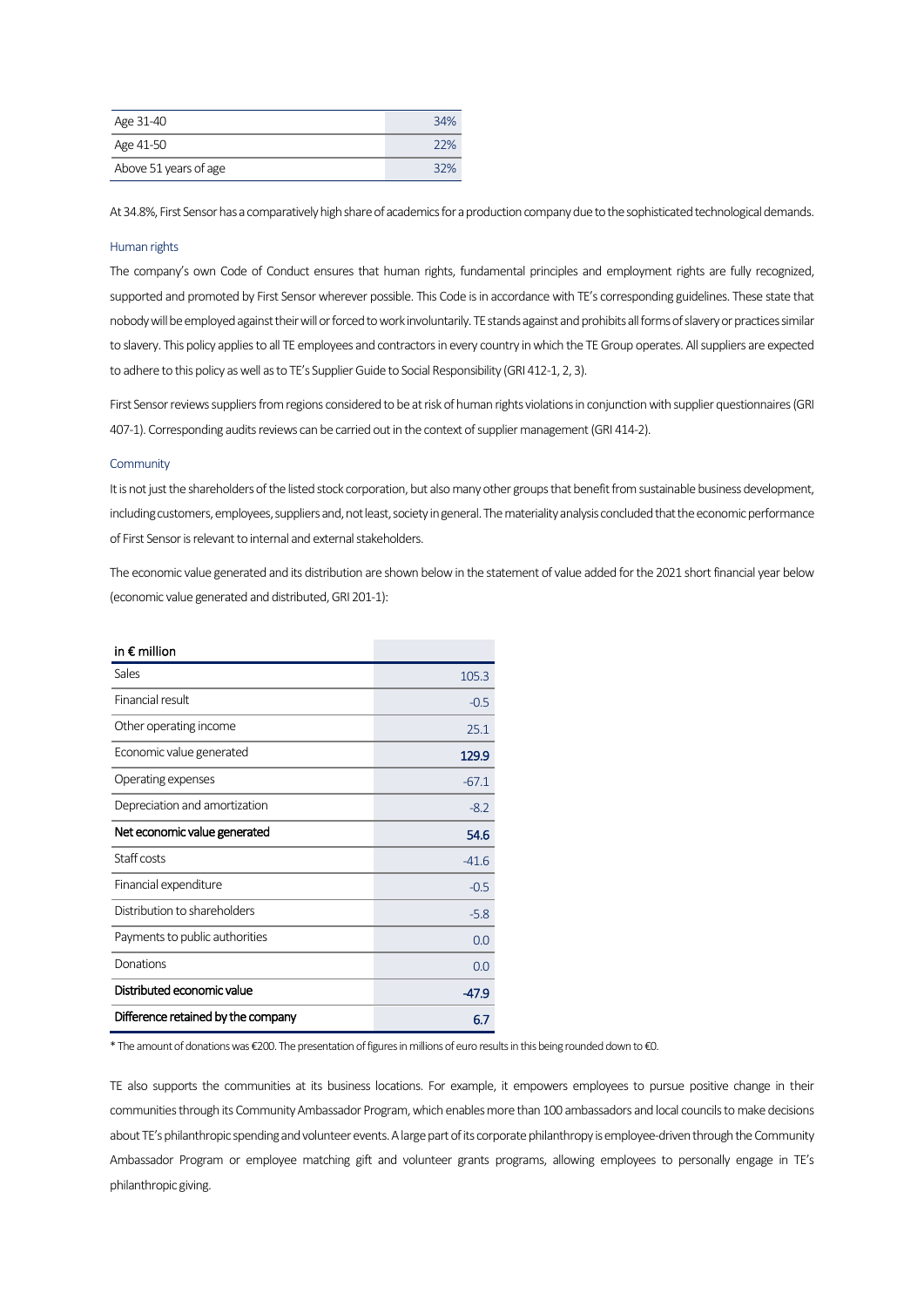## Political influence

First Sensor does not exert political influence based on basic considerations and does not give donations to political parties (GRI 415-1). First Sensor is a member of various initiatives and associations. This network primarily serves for professional dialog and membership does not entail any political influence (GRI 102-13).

## **COMPLIANCE**

## Compliance with the law and regulations

Compliance with the law is a top priority at First Sensor. In addition to the statutory framework, the company's specific expectations regarding compliance are enshrined in the Code of Conduct. The code thus combines the obligation to comply with the law with the particular requirements of ethical conduct as the basis for business activities.

As part of the TE Group, First Sensor will also adopt TE's standards on ethics and compliance moving ahead. TE's Guide to Ethical Conduct provides directors, officers and employees with the necessary information and resources to live by the company's values and make sound and ethical decisions every day. These values also apply to the company's partners, including contractors, vendors, suppliers and other stakeholders.

The Guide – like First Sensor's – covers all relevant areas: diversity, equity, respect and trust, competition law, bribery and corruption, fraud, money laundering, import and export rules, conduct in the workplace and safety, conflicts of interest, gifts and entertainment, human rights and social responsibility. The Guide serves as a binding framework for the activities of members of the Supervisory Board andthe Management Board, and of all employees and managers (GRI 102-17).

Compliance with the principles of the Code of Conduct is integrated in the structures and processes of First Sensor's risk and compliance management system (GRI 205-1). Compliance will be integrated into the TE system once the necessary preparations have been made. There is a procedure for reporting violations against the code (whistle-blowing), also confidentially or anonymously. Two cases were reported in the 2021 short financial year, one of which was resolved in the reporting period (GRI 205-3).

The prevention of corruption is a particularly important area of compliance. Corruption is not just a trivial offense to give the company a supposed advantage in the short term, but rather a major risk as it can permanently damage the company's market position (GRI 205-1). Fairness towards all business partners, customers, suppliers and employees is essential for long-term business success. This is why a detailed section of the Code of Conduct has been dedicated to dealing with business partners and third parties. In particular, clear limits have been defined for giving and receiving benefits to rule out the possibility of corruption. This expectation is communicated not just to all members of the Supervisory Board and the Management Board, all employees and managers, but also to suppliers through supplier management and the supplier code (GRI 205-2).

No sanctions were imposed in connection with prosecuted legal violations or violations of economic or social provisions in the 2021 short financial year (GRI 419-1).

#### EU Taxonomy

For the first time in the 2021 financial year, quantitative and qualitative KPIs on sales, investments and operating expenses must be disclosed for the company's sustainability activities. For the current reporting period, these disclosure requirements are initially based on the EU targets for climate protection and climate change adaptation. The resulting transparency should allow comparisons of different business models in terms of the ecological sustainability, thereby contributing towards effective capital market allocation and thus sustainable development as defined by the EU Action Plan.

First Sensor is aware of its responsibility for sustainable business practices and, as part of the TE Group, will be includedin the parent company's Corporate Responsibility Program. TE reports on its sustainability strategy and its implementation in its annual Corporate Responsibility Report. This sets out the Group's progress in driving the corporate values of Integrity, Accountability, Teamwork and Innovation in conjunction with global challenges in terms of social and ecological activism. The strategy is built around the ambitions for 2030, and the report covers the